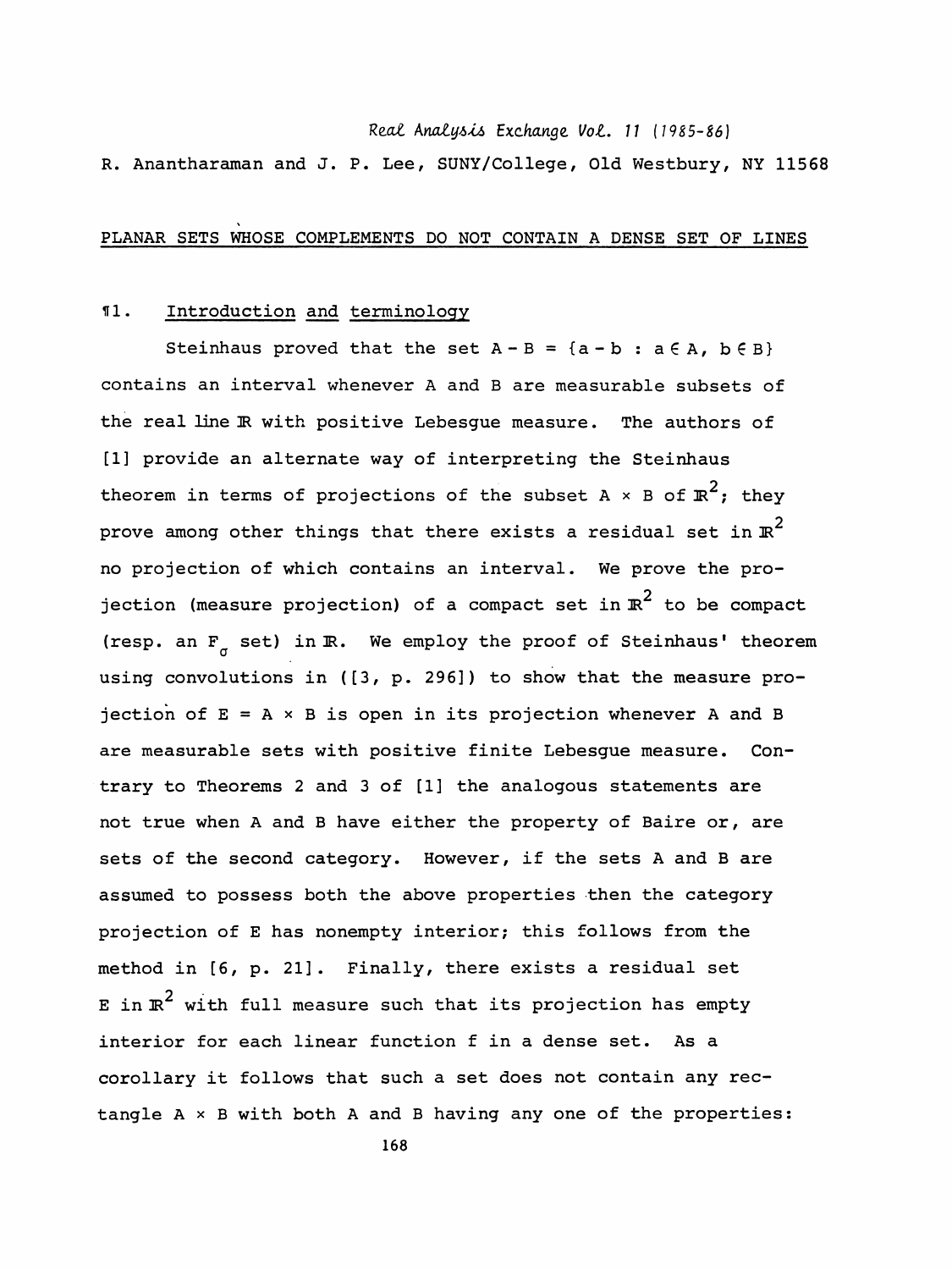dense  $G_{\hat{\delta}}$ ; Baire property and of the second category; positive measure.

Terminology: Let  $f : \mathbb{R} \rightarrow \mathbb{R}$  be continuous linear, i.e. there exists an  $m \in \mathbb{R}$  such that  $f(x) = mx$  for each  $x \in \mathbb{R}$ . dense  $G_{\delta}$ ; Baire property and of the second category; positive<br>measure.<br>Terminology: Let  $f : \mathbb{R} \to \mathbb{R}$  be continuous linear, i.e.<br>there exists an  $\mathbb{R} \in \mathbb{R}$  such that  $f(x) = \mathbb{R} x$  for each  $x \in \mathbb{R}$ .<br>For For c  $\in \mathbb{R}$  we denote by  $f_c$  itself the graph of  $f_c : \mathbb{R} \to \mathbb{R}$ <br>defined by  $f_c(x) = f(x) + c$ ,  $x \in \mathbb{R}$ . The Lebesgue measure on 2 measurable subsets of 2 $\mu$ , is denoted by  $\frac{1}{2}$  2  $T$  denotes the projection  $\langle n \rangle$ 

Let  $E \subset \mathbb{R}^2$ . Following [1] we define the <u>f-projection</u>, f-measure projection and f-category projection of E, denoted by  $P(f, E)$ ,  $Q(f, E)$  and  $R(f, E)$  as below:

 $P(f, E) = {c \in \mathbb{R} : f_c \cap E \neq \emptyset},$  $Q(f, E) = \{c \in \mathbb{R} : \lambda_1(\pi_1(f_c \cap E)) > 0\},$ and  $R(f, E) = {c \in \mathbb{R} : \pi_1(f_c \cap E) \text{ is of second category in } \mathbb{R}}.$ 

In general,  $Q(f, E)$  and  $R(f, E)$  are subsets of  $P(f, E)$ , and examples are easily constructed to show that both are proper subsets even for relatively simple sets  $E = A \times B$ . The lines 3-6 on page 207 of [1] state that  $Q(f, E)$  fills up almost all of P(f,E) in the sense of measure whenever  $\lambda_2(E) > 0$ . Unfortunately this is false as can be seen by taking E to be the union of the sets  $[1,3] \times [-1,0]$ ,  $[1,3] \times [4,5]$ ,  $\{(x,y) : x = 2 \text{ and } 0 \le y \le 4\}$ , and f to be the identity function on  $\mathbb{R}$ . For we have  $P(f, E) = [-4, 4]$ whereas  $Q(f, E) = (-4, -1)$  U (1,4) which does not fill up almost all of  $P(f, E)$  in the sense of measure. However, in case E has full measure (i.e. its complement is a null set) then it follows from invariance of  $\lambda_2$  under rotations and Fubini's theorem that Q(f,E)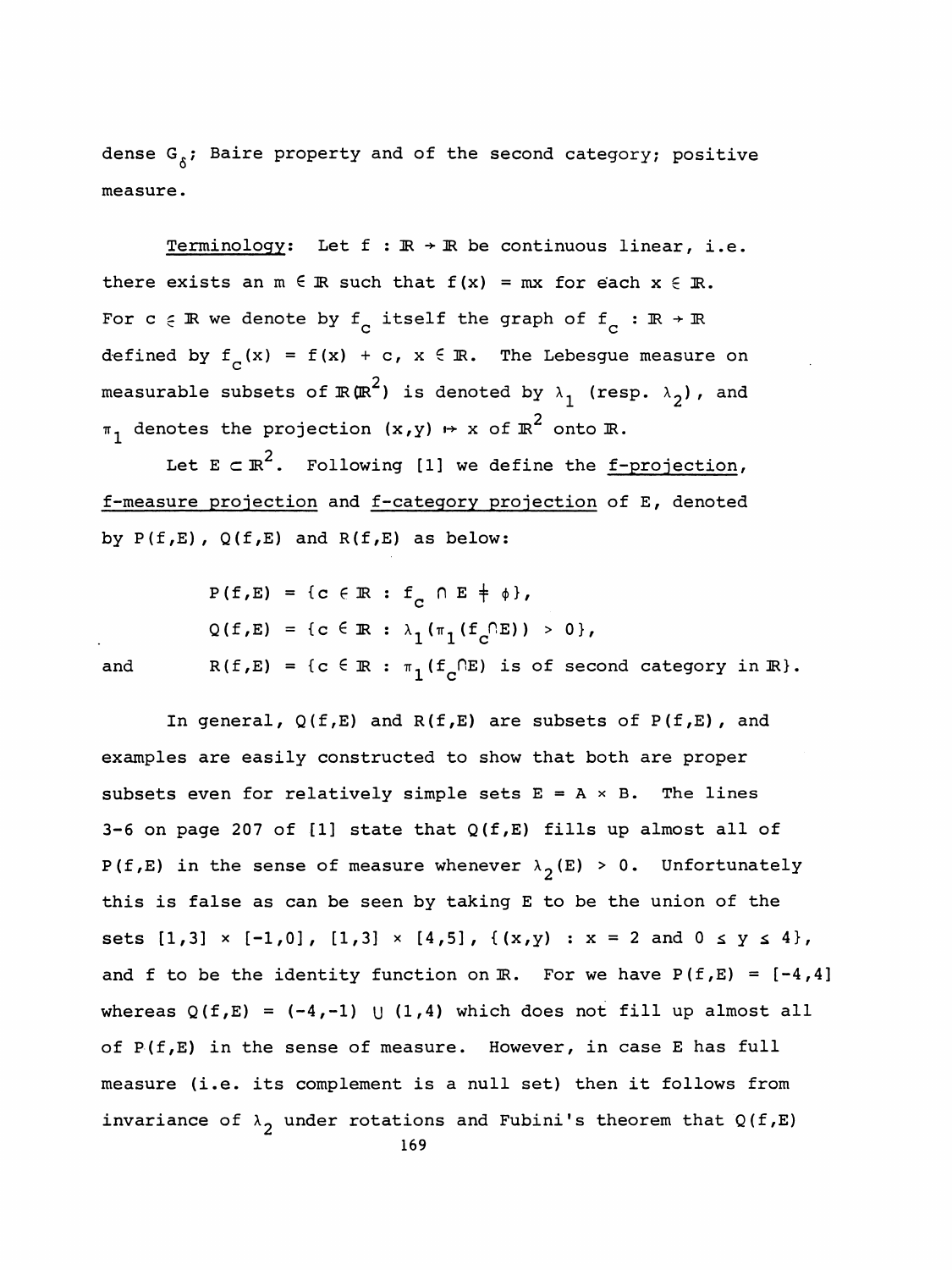does fill up almost all of P(f,E) in the sense of measure.

 Let us collect some facts that follow directly from the definitions. The complement of a set A is denoted by A'.

1.1. PROPOSITION: Let A,B be subsets of R, E be the rectangle A  $\times$  B and f :  $\mathbb{R}$  +  $\mathbb{R}$  be continuous and linear. Then

(i)  $P(f,E) = B - f(A)$ 

(ii)  $P(f,E)' = \{c : c + f(A) \subseteq B' \}$ 

and (iii)  $Q(f, E) = {c : \lambda_1 (A \cap f_C^{-1}(B)) > 0},$ 

where A and B are measurable.

1.2. COROLLARY: Let A be of second category, B be residual and  $E = A \times B$ . Then  $P(f, E) = \mathbb{R}$  for every continuous linear function  $\ddagger$  0.

PROOF: As f preserves sets of the second category, f(A) is of the second category, so is  $c + f(A)$ . Since the set B' is of the first category we have  $P(f,E)' = \phi$  from part (ii), i.e.  $P(f,E) = \mathbb{R}$ .

1.3. REMARK: The above corollary is no longer true if A and B are of the second category; an example is provided by Theorem 4 of [1]. However, see Theorem 2.6 below.

1.4. PROPOSITION: Let  $E \subseteq \mathbb{R}^2$  and f be linear and continuous. Then  $P(f, E)$ <sup>°</sup> =  $\phi$  iff E' contains a dense set of lines each parallel to f.

PROOF: As in part (ii) of Proposition 1.2, we have  $P(f,E) = {c : f_c \subseteq E'}$ , and so  $P(f,E)$ <sup>o</sup> =  $\phi$  if  $P(f,E)$ <sup>'</sup> is dense in  $\mathbb R$ , which is equivalent to the condition stated. 170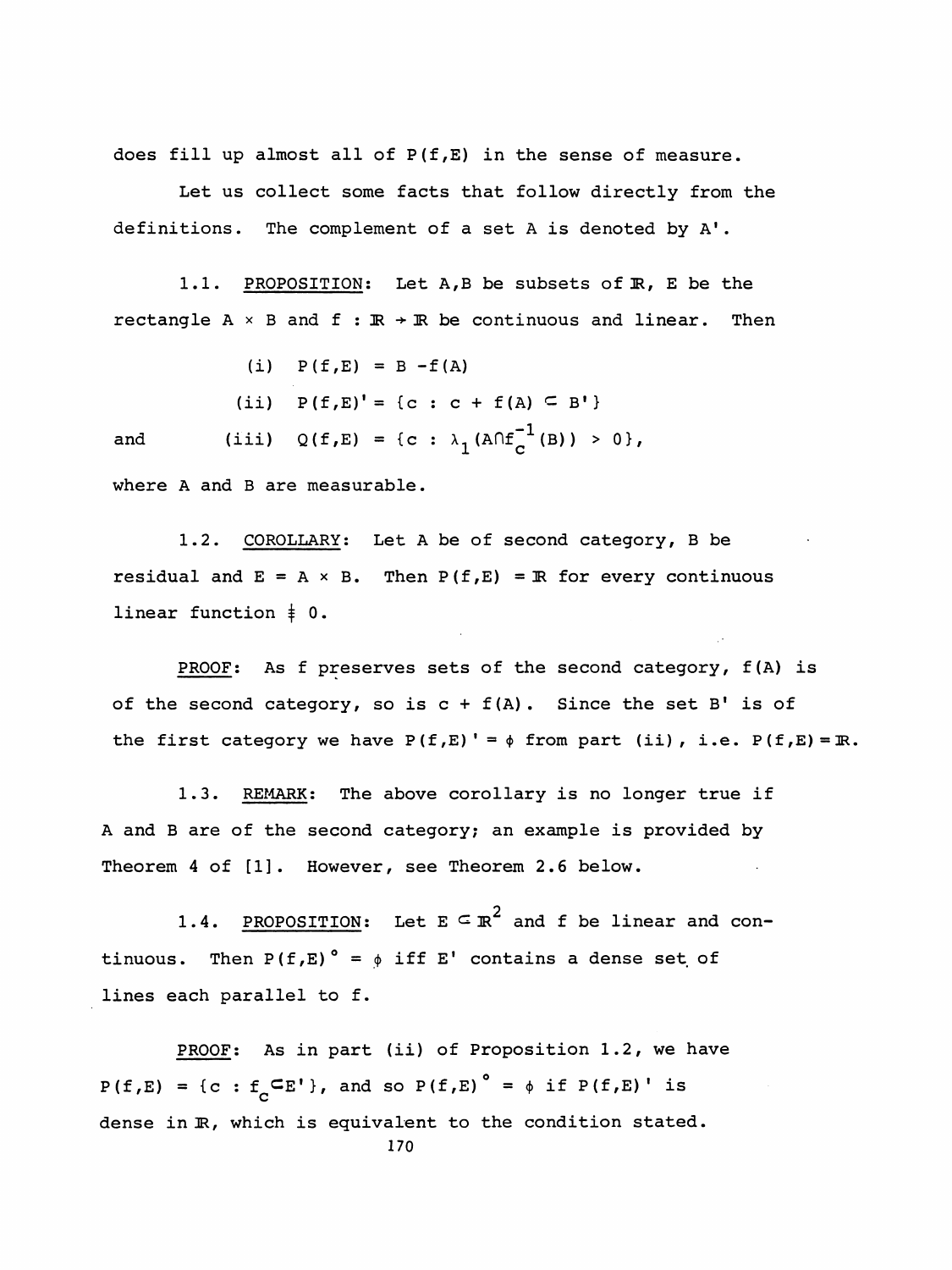112. Let us first relate in Proposition 2.1 the compact ness of E  $\texttt{c} \mathbb{R}^2$  to the properties of the projections.

2.1. PROPOSITION: If E is compact in  $\mathbb{R}^2$  then for every continuous  $f : \mathbb{R} \rightarrow \mathbb{R}$ 

(a)  $P(f, E)$  is compact in  $\mathbb R$ and (b)  $Q(f, E)$  is an  $F_{\sigma}$  set in  $\mathbb{R}$ .

PROOF: (a) We have  $c \in P(f, E)$  iff there exists  $(x,y) \in f_{\overline{C}} \cap E$ , i.e.  $c = y - f(x)$ . Consider the map  $\phi : \mathbb{R}^2 \to \mathbb{R}$ defined by  $\phi(x,y) = y - f(x)$ ,  $(x,y) \in \mathbb{R}^2$ . Then  $\phi$  is continuous since f is; as E is compact so is the set

$$
\phi(E) = \{y - f(x) : (x, y) \in E\}
$$
  
= {c \in \mathbb{R} :  $\mathbb{E}(x, y) \in E \cap f_c, c = y - f(x) \}$   
= P(f, E).

(b) With E and f being as above, let us write  $P = P(f, E)$ . Then P is compact by (a), Let  $\alpha = \inf P$  and  $\beta = \sup P$ . Define  $\phi : [\alpha, \beta] \rightarrow \mathbb{R}$  by  $\phi(c) = \lambda_1(\pi_1(f_c \cap E))$ ,  $c \in [\alpha, \beta]$ . Then  $Q = Q(f, E) = \{c : \phi(c) > 0\} = \overline{U} \quad Q_n$ , where  $Q_n = \{c : \phi(c) \ge c\}$  $f_c^{(DE)}$ ),  $c \in [a, \beta]$ . Then<br>  $\stackrel{\infty}{\cup} Q_n$ , where  $Q_n = \{c : \phi(c) \ge \frac{1}{n}\}$ <br>  $o$  prove 0 to be an F it clearly  $\phi : [\alpha, \beta] \rightarrow \mathbb{R}$  by  $\phi(c) = \lambda_1(\pi_1(f_c \cap E))$ ,  $c \in [\alpha, \beta]$ . Then<br>  $Q \equiv Q(f, E) = \{c : \phi(c) > 0\} = \bigcup_{n=1}^{\infty} Q_n$ , where  $Q_n = \{c : \phi(c) \ge \frac{1}{n}\}$ <br>
for every natural number n. To prove Q to be an F<sub>o</sub> it clearly<br>
suffices to show e  $Q \equiv Q(f, E) = \{c : \phi(c) > 0\} = \bigcup_{n=1}^{\infty} Q_n$ , where  $Q_n = \{c : \phi(c) \ge \frac{1}{n}\}$ <br>for every natural number n. To prove Q to be an F<sub>o</sub> it clearly<br>suffices to show each  $Q_n$  to be closed, and this will follow<br>from the uppersemiconti from the uppersemicontinuity of  $\phi$ . To verify the latter, let  ${c^k}$  be a sequence in  $[a,\beta]$  that converges to c  $\in$   $[a,\beta]$ . We need to show that  $\overline{\lim}_{\phi} \phi(c_k) \leq \phi(c)$ .

For any sequence  ${A_{k}}$  of sets in a matric space X the limit superior,  $LSA_k$  is defined in [5, p. 337] and shown to be the following set: 171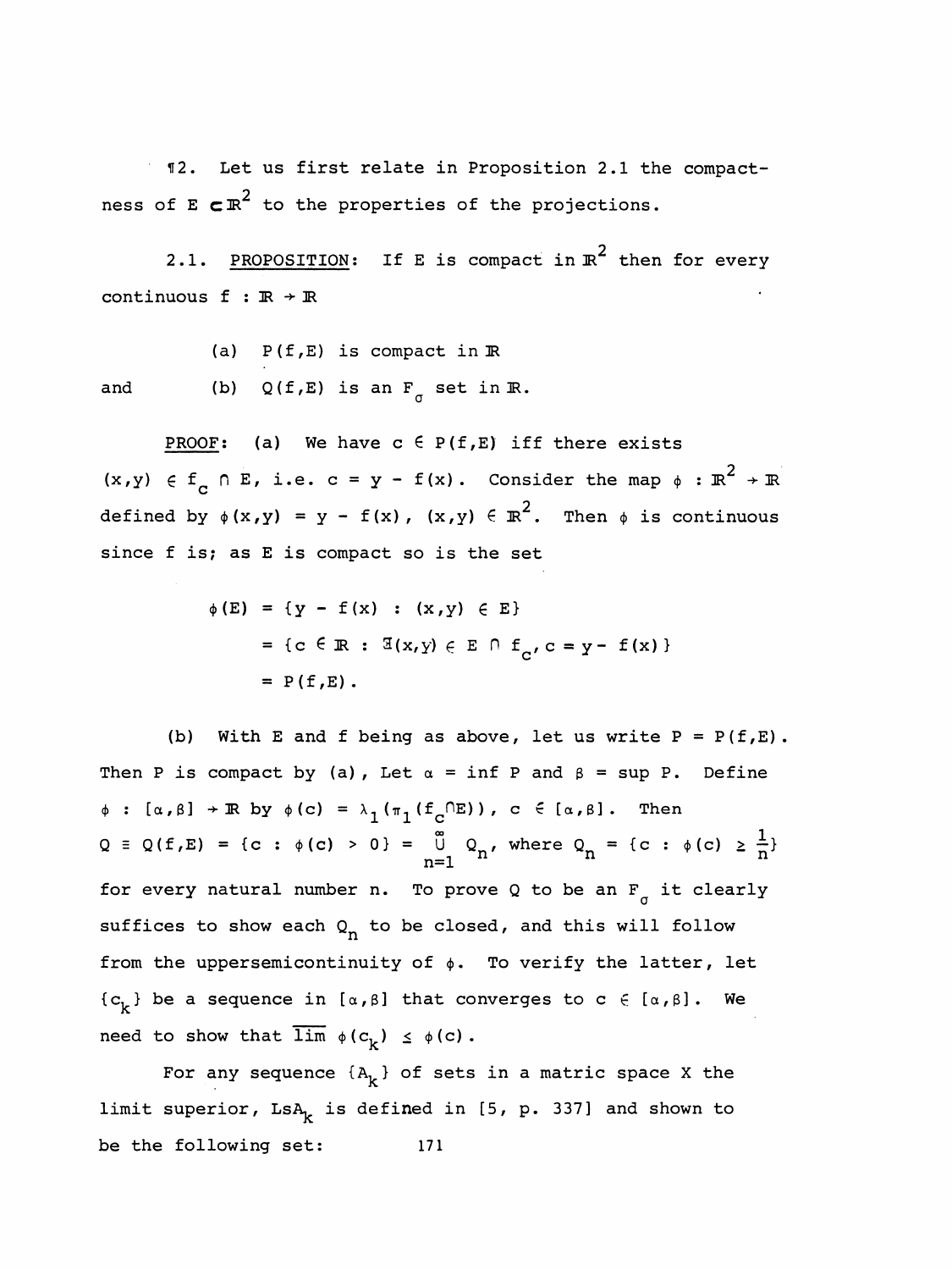LsA<sub>k</sub> = {x  $\in$  X :  $\sharp$  a subsequence {A<sub>1</sub>} of A<sub>k</sub> and  $x^i$   $\in$  A<sub>1</sub> for each i, such that  $x_i + x$  as  $i + \infty$ . We claim that  $\text{Ls}_{\pi_1}$  (f<sub>C<sub>1</sub></sub>  $\text{LE}$ ) c  $\pi_1$  (f<sub>C</sub> $\text{RE}$ ).

For let  $\mathrm{x} \, \in \, \mathtt{Lsr}_1(\mathrm{f}_\mathrm{C}^{\phantom{\dagger}} \cap \mathtt{E})$  . Then there exists a subsequence ck  ${c_i}$  of  ${c_k}$  and  $x_i \in \pi_i(f_{c_i} \cap E)$  for each i such that  $x_i \rightarrow x$ For let  $x \in \text{Lsr}_{1}(f_{C_{k}} \cap E)$ . Then there exists a sub<br>
i of  $\{c_{k}\}$  and  $x_{i} \in \pi_{i}(f_{C_{i}} \cap E)$  for each i such that  $x_{i}$ <br>  $i \to \infty$ . Since  $\pi_{i}$  is the first projection there furt { $c_i$ } of { $c_k$ } and  $x_i \in \pi_i(f_{c_i})$  for each i such that  $x_i \rightarrow x$ <br>as  $i \rightarrow \infty$ . Since  $\pi_1$  is the first projection there further<br>exists a y.  $\in \mathbb{R}$  such that  $(x_i, y_i) \in f_{c_i} \cap E$  for every i. We as i  $\rightarrow \infty$ . Since  $\pi_1$  is the first projection there further<br>exists a  $y^1$   $\in \mathbb{R}$  such that  $(x^1, y^1) \in \mathbb{R}$   $\cup$  E for every i. We exists a  $y_i \in \mathbb{R}$  such that  $(x_i, y_i) \in f_{c_i} \cap E$  for every i. We<br>have  $y_i = f(x_i) + c_i$ , and as f is continuous the sequence  $\{y_i\}$ <br>converges to  $f(x) + c = y$  say. Then  $(x, y) \in f$ , and as the converges to  $f(x) + c = y$  say. Then  $(x,y) \in f_c$ , and as the sequence  $\{(x^i,y^i)\}\)$  is contained in the closed set E and converges to  $(x,y)$ , we have  $(x,y) \in E$  and so  $(x,y) \in E \cap f_c$ , or  $x \in \pi_1(\text{E} \cap f_c)$  as claimed.

Thus we obtain  $\phi(c) = \lambda_1(\pi_1(f_c^C \cap E)) \geq \lambda_1(Ls\pi_1(f_{c_k}^C \cap E))$ . For any sequence  $\{A^k_k\}$  we have [5, p. 337] Ls $A^k_k \supseteq \overline{\lim}_{k \to \infty} A^k$ , and so we get

$$
\phi(c) \geq \lambda_1 (\overline{\lim} \pi_1(f_{C_k} \cap E))
$$
  
\n
$$
\geq \overline{\lim} \lambda_1(\pi_1(f_{C_k} \cap E)) \text{ by Fatou's lemma}
$$
  
\n
$$
= \overline{\lim} \phi(c_k),
$$

 and so is uppersemicontinuous as asserted. This completes the proof of (b) .

 2.2. REMARK: Part (a) is false when E is not compact as we see by taking E to be the open unit disk in  $\mathbb{R}^2$ ; nor can we replace " $F_{\sigma}$ " in part (b) by "closed" as is clear from the example in Section 1. Moreover, let E be the set obtained by rotating the set in that example counterclockwise through 45° and f be as before. Then the function  $\phi$  in the proof of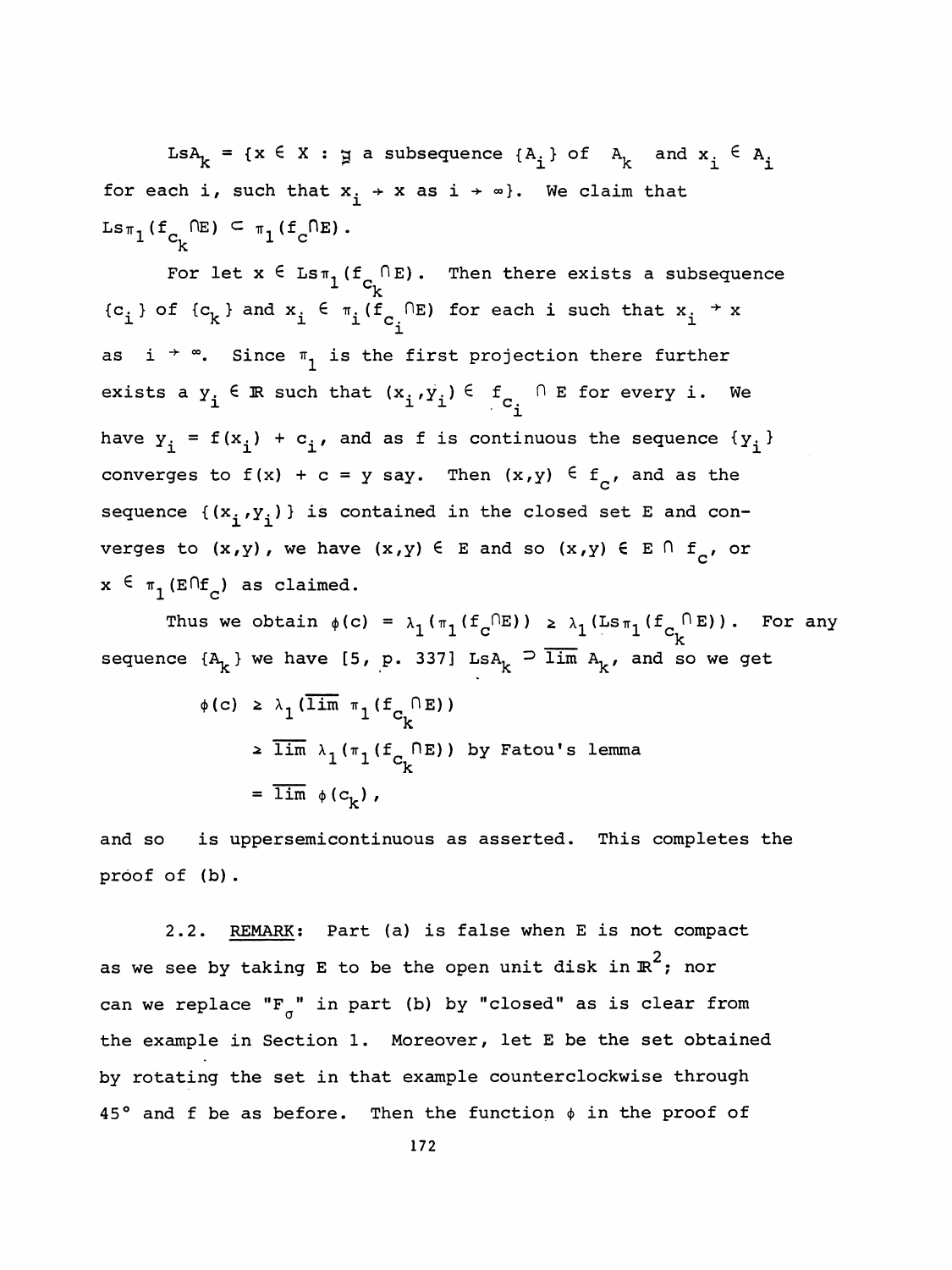(b) is not continuous. However,  $\phi$  is continuous for a measurable rectangle  $E = A \times B$  of positive measure as we see in the proof of Theorem 2.3.

 Although the next theorem is essentially known [3, p. 296], it provides an improvement of Theorem 1 of [1] when f is linear. We use the ideas of  $[3, p. 295]$  where the notions of  $P(f, E)$  and Q(f,E) are not considered, and indicate the modifications necessary in our context.

2.3. THEOREM: Let A and B be measurable sets in R with finite positive measure and let  $E = A \times B$ . Then  $Q(f, E)$  is an open subset of P(f,E) for every continuous linear function f not identically 0.

PROOF: First let  $f(x) = -x$ ,  $x \in \mathbb{R}$ , which is the case considered in [3, p. 296]. Define  $\phi : \mathbb{R} \to \mathbb{R}$  by the convolution of the characteristic functions  $x_A$  and  $x_B$  (of the sets A and B) in  $L^2$ :

(1)  $\phi(c) = \chi_A^* \chi_B(c) = f \chi_A(c+y) \chi_B(-y) d\lambda_1(y), c \in \mathbb{R}$ . integrand in (1) has the support (-c+A)  $\cap$  (-B), and so  $\phi(c) > 0$ iff  $\lambda_1$ ((-c+A)  $\cap$  (-B)) > 0

iff  $\lambda_1(A \cap (c-B)) > 0$  (as  $\lambda_1$  is invariant under translations) iff  $\lambda_1(A\cap f_C^{-1}(B)) > 0$  (as  $f^{-1}(x) = -x$  and  $f_C^{-1}(x) = c - x$ ) and so  $\phi(c) > 0$  iff  $c \in Q(f, E)$ .

Since  $\phi$  is continuous [3, p. 295] its support Q(f,E) is an open set. 173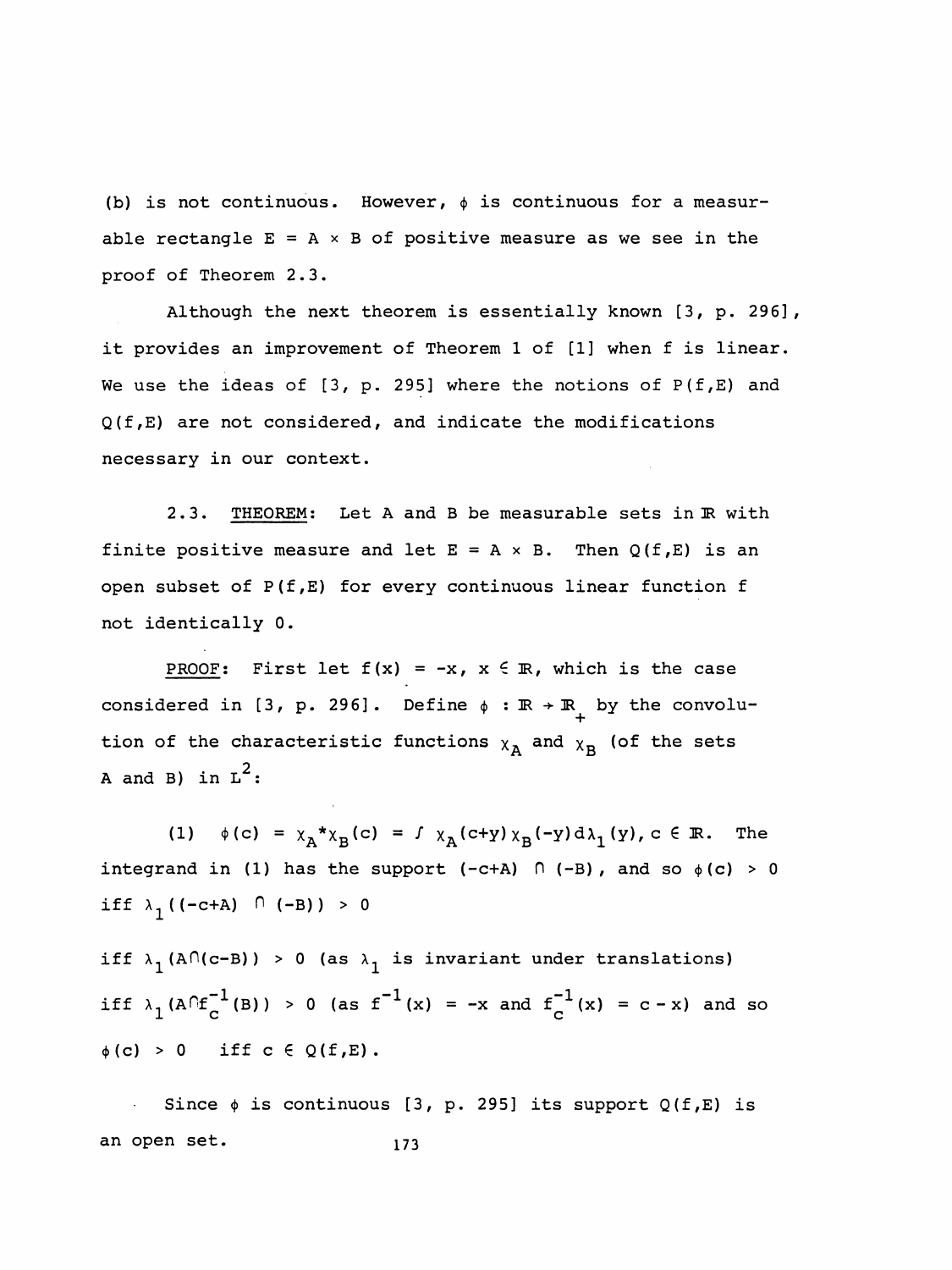In general, let  $f(x) = mx$  with  $m \neq 0$ . We now have, from (iii) of Proposition 1.1,

$$
Q(f, E) = \{c : \lambda_1 (A \cap f_C^{-1}(B)) > 0\}
$$
  
= \{c : \lambda\_1 (A \cap f\_R^{-1}(B-c)) > 0\}  
= \{c : \lambda\_1 (mA \cap (B-c)) > 0\},

for  $\lambda_1$  (C) > 0 iff  $\lambda_1$  (mC) > 0, and so we only have to replace A by mA in the special case considered first in order to com plete the proof.

2.4. COROLLARY [1, Theorem 1 for linear f]. Let A and B be measurable sets in IR with finite positive measure and f be non-zero linear continuous. Then  $Q(f, AxB)$  contains an open interval.

A set E has the property of Baire ( $[6, p. 19]$ ) if  $E = 0<sub>\Delta</sub>A$ with 0 open and A first category, where  $\triangle$  denotes symmetric difference. The class of sets having the property of Baire is the sigma-algebra generated by the open sets together with sets of first category ([6, p. 19]); every  $F_{\sigma}$  set and each  $G_{\delta}$ set has the property of Baire.

 2.5. REMARK; The analogues of Theorem 2.3 are false when A and B are assumed either to have the property of Baire or to be of second category. For an example of the latter, see Theorem 4 of [1] . For an example of the former, let A be the set Q of rational numbers and B be the set J of irrational numbers. Let  $f : \mathbb{R} \to \mathbb{R}$  be linear and continuous,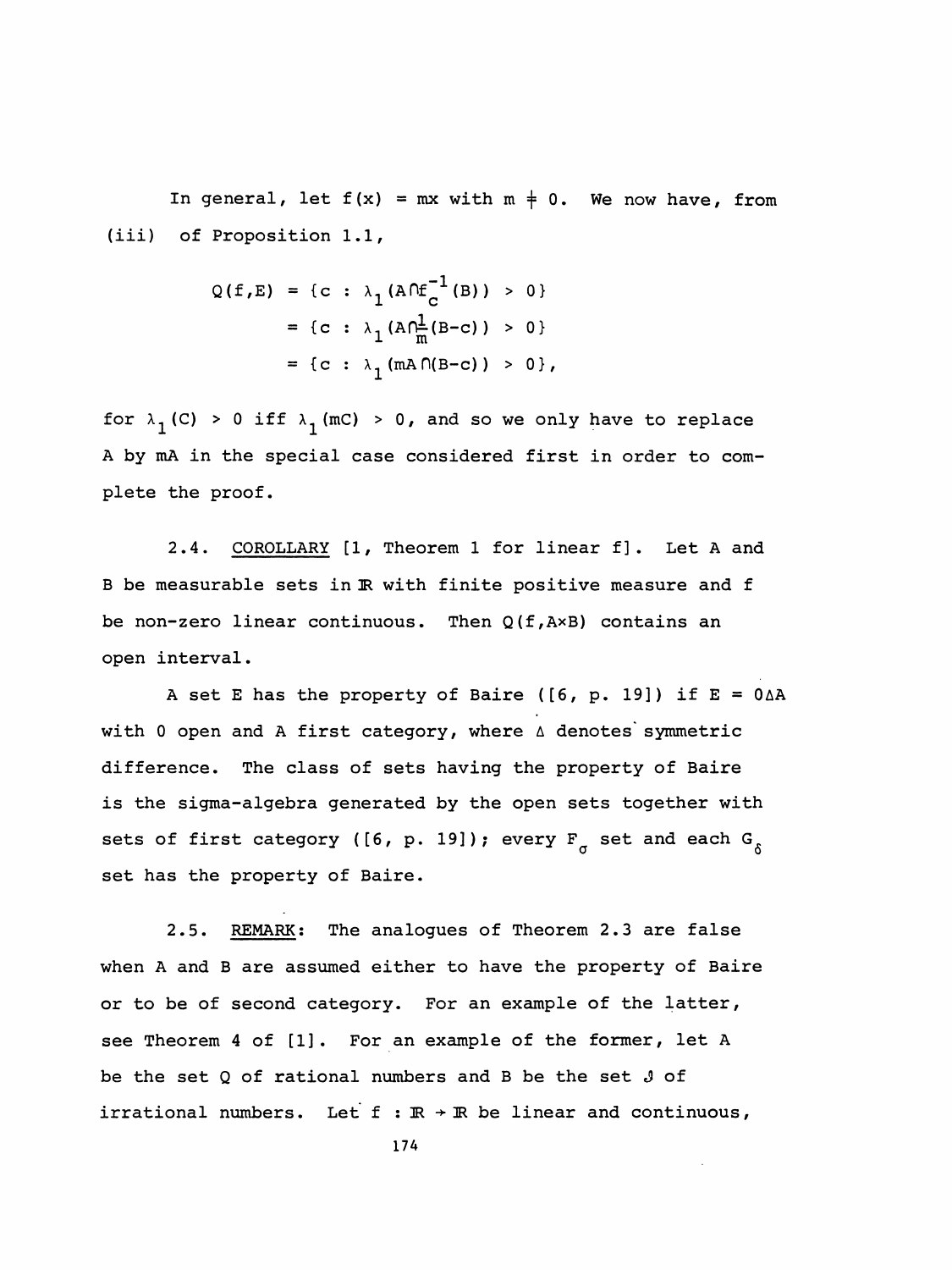defined by  $f(x) = mx$ ,  $x \in \mathbb{R}$ , for some  $m \in \mathbb{R}$ . From part (i) of Propo- $\int_0^{\infty}$  if  $m = 0$ sition 1.1, we get P(f,E) =  $3$  -mQ and so P(f,E) =  $\{$   $\}$  - Q  $\;$  if m $\in$  Q, m  $\neq$  0 .  $\mathbb{R}$  if  $m \notin Q$ Hence  $P(f, E) \subset \mathcal{S}$  whenever  $m \in Q$ , i.e.  $P(f, E)$  has empty interior. Since A is an  $F^{\alpha}_{\alpha}$  set and B is a  $G^{\alpha}_{\alpha}$  set, both have the property of Baire; and as B is residual, this example shows Theorem 2 and 3 of [1] to be false. Inspired by Theorem 4.8 of [6, p. 21] we do however, have the following:

 2.6. THEOREM: Let A and B be of the second category and have the property of Baire, and  $E = A \times B$ . Then  $R(f, E) \circ \frac{1}{f} \phi$ for every linear continuous  $f \neq 0$ .

PROOF: The proof is only a modification of the one in  $[6, p. 21]$ . Let  $A = G\Delta P$  and  $B = H\Delta Q$ , where G and H are open and P,Q are of the first category. Since A and B are of the second category, G,H are not empty and so there exist nonempty open intervals I and J such that I  $\subset$  G and J  $\subset$  H.

Now let  $m \neq 0$ ; then we have for every  $c \in \mathbb{R}$ ,

 $(c+mA)$   $\cap$  B  $=$  (c+ (mG $\triangle$ mP))  $\cap$  (H $\triangle$ Q)  $\supset$  (c+ (mG-mP))  $\cap$  (H-Q) where A-B = A  $\cap$  B'  $=$  (c+mG)  $\cap$  (c+mP) '  $\cap$  H  $\cap$  Q'  $=$  (c+mG)  $\cap$  H  $\cap$  (c+mP) ' $\cap$  Q'  $=$  (c+mG)  $\cap$  H  $\sim$  ((c+mP)UQ).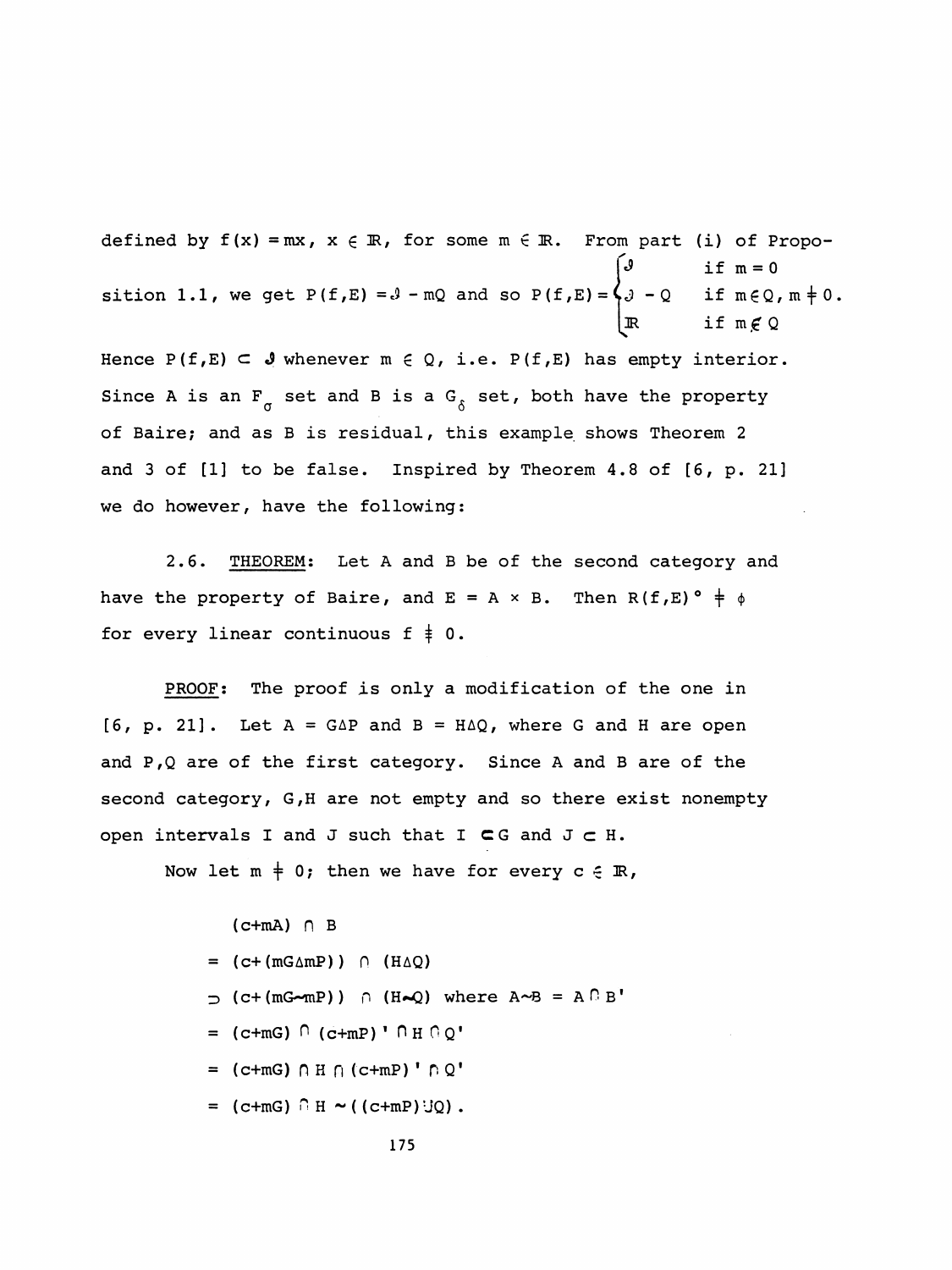But then we have (c+mG)  $\supset$  (c+mI) and H  $\supset$  J, and so we obtain (c+mA)  $\cap$  B  $\supset$  (c+mI)  $\cap$  J  $\sim$  ( (c+mP)  $\cup$ Q). As on P. 21 of [6] it follows that there exists an open interval 0 such that for every  $c \in 0$  the set (c+mI)  $\cap$  J contains a nonempty interval. Hence the set (c+mA)  $\cap$  B contains a nonempty open interval minus a set of the first category, i.e. for every  $c = 0$  the set (c+mA)  $\cap$  B is of the second category, or the set A  $\cap$   $(B-c)^{n}$  is of the second category as well. Since the latter set is A  $\cap$   $f^{-1}_c$  (B) we have

 $0 \subset \{c : A \cap f^{-1}_c(B) \text{ is of second category}\}$ 

i.e.  $0 \subset R(f, E)$ . Hence the theorem.

2.7. REMARK: Answering a question raised in [1], Roy 0. Davies [2] constructed with the help of continuum hypothesis a linear set A of the second category such that  $A \times A$  has full planar outer measure and  $P(f, AxA)$ <sup>o</sup> =  $\phi$  for every linear f; Martin's Axiom is employed by Tomasz Katkaniec [4] to give a linear set A of the second category for which  $R(f, A \times A)$ <sup>°</sup> =  $\phi$  for every linear f. These sets cannot have the property of Baire by Theroem 2.6. In the same issue of the Real Analysis Exchange (p. 230) it is remarked that a Besicovitch Borel set 2.7. REMARK: Answering a question raised in [1], Roy O.<br>Davies [2] constructed with the help of continuum hypothesis a<br>linear set A of the second category such that A × A has full<br>planar outer measure and  $P(f, AxA)° = \phi$  for each f. However, it is relatively easy to find such a set for which P(f,E)<sup>°</sup> =  $\phi$  for a dense set of functions: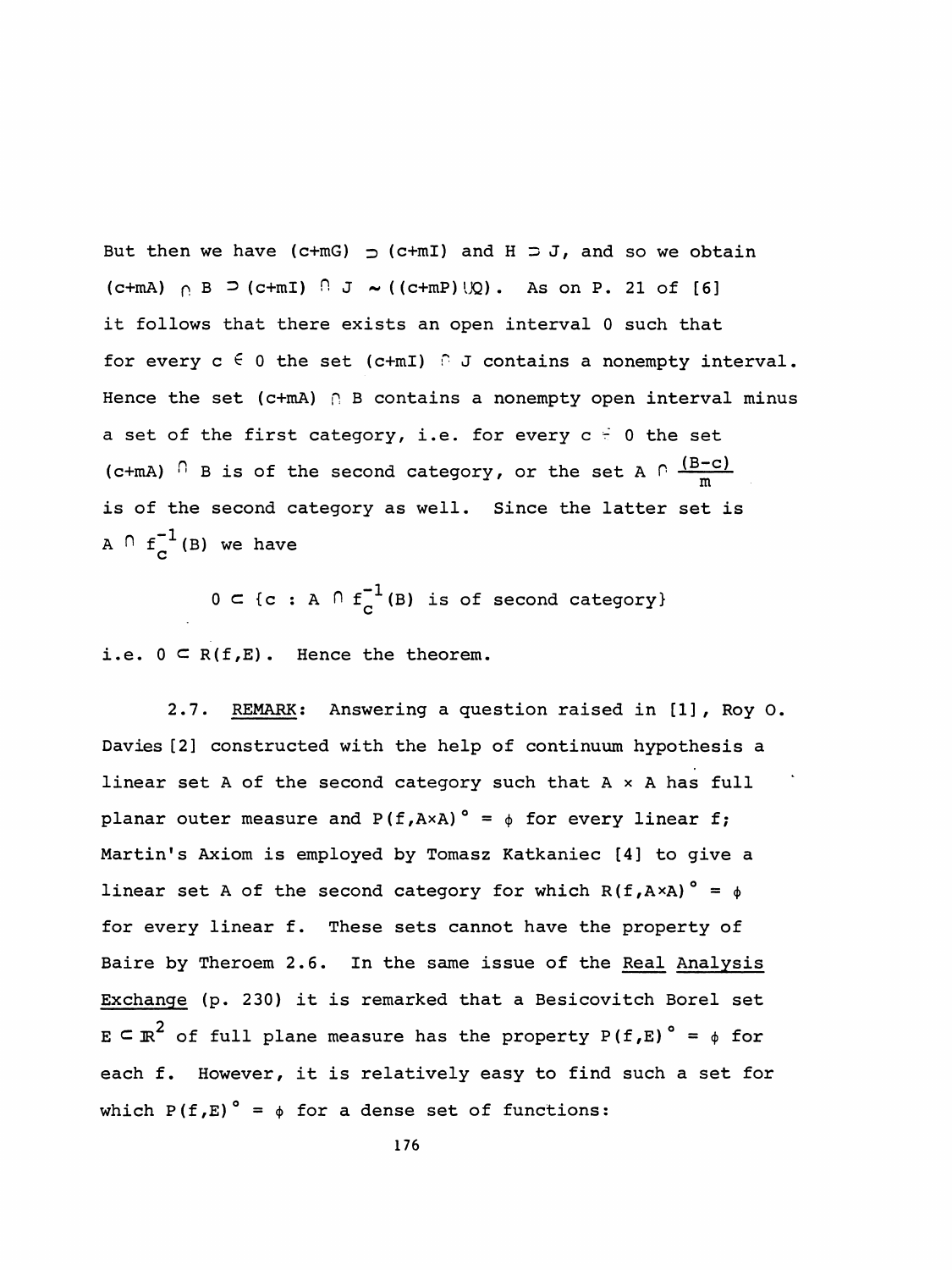Let us recall that the space of all continuous linear functions may be identified with  $\mathbb{R}$ .

2.8. <u>THEOREM</u>: There exists a residual set E in  $\mathbb{R}^2$  with full measure such that  $P(f, E)$  has empty interior for a dense set of linear functions f.

PROOF: Let Q denote the set of rationals; we define the complement E' of E. For each  $m \in \mathbb{R}$ ,  $r \in Q$  let

$$
L_{m,r} = \{(x,y) : x \in \mathbb{R}, y = mx + r\}.
$$

For each fixed m, the set  $L_m = U\{L_{m,r} : r \in Q\}$  is of the first category in  $\mathbb{R}^2$  and has measure zero. Define  $E' = U\{L_m : m \in Q\}$ . Then E' has both these properties, and so E is residual in  $\mathbb{R}^2$  with full measure. For each  $m \in \mathcal{Q}$  the set E' contains a dense set of lines each parallel to  $y = mx$ and so P(f,E)<sup>°</sup> =  $\phi$  for every f  $\in$  Q, by Proposition 1.4. Hence the theorem.

2.9. COROLLARY: There exists a dense G<sub>6</sub> set E with full  $\frac{\texttt{COROLLARY:}}{\texttt{2}}$  There exists a dense G<sub>8</sub> measure in  $\mathbb{R}^2$  which contains no measurable rectangle A  $\times$  B with A and B satisfying any one of the following properties:

- (i) dense G $_{\delta}$ ,
- (ii) positive measure,

(iii) property of Baire and of the second category.

PROOF: Let E be the dense  $G_{\kappa}$  set constructed in Theorem 2.8. In case E contains a rectangle  $A \times B$  where A and B possess